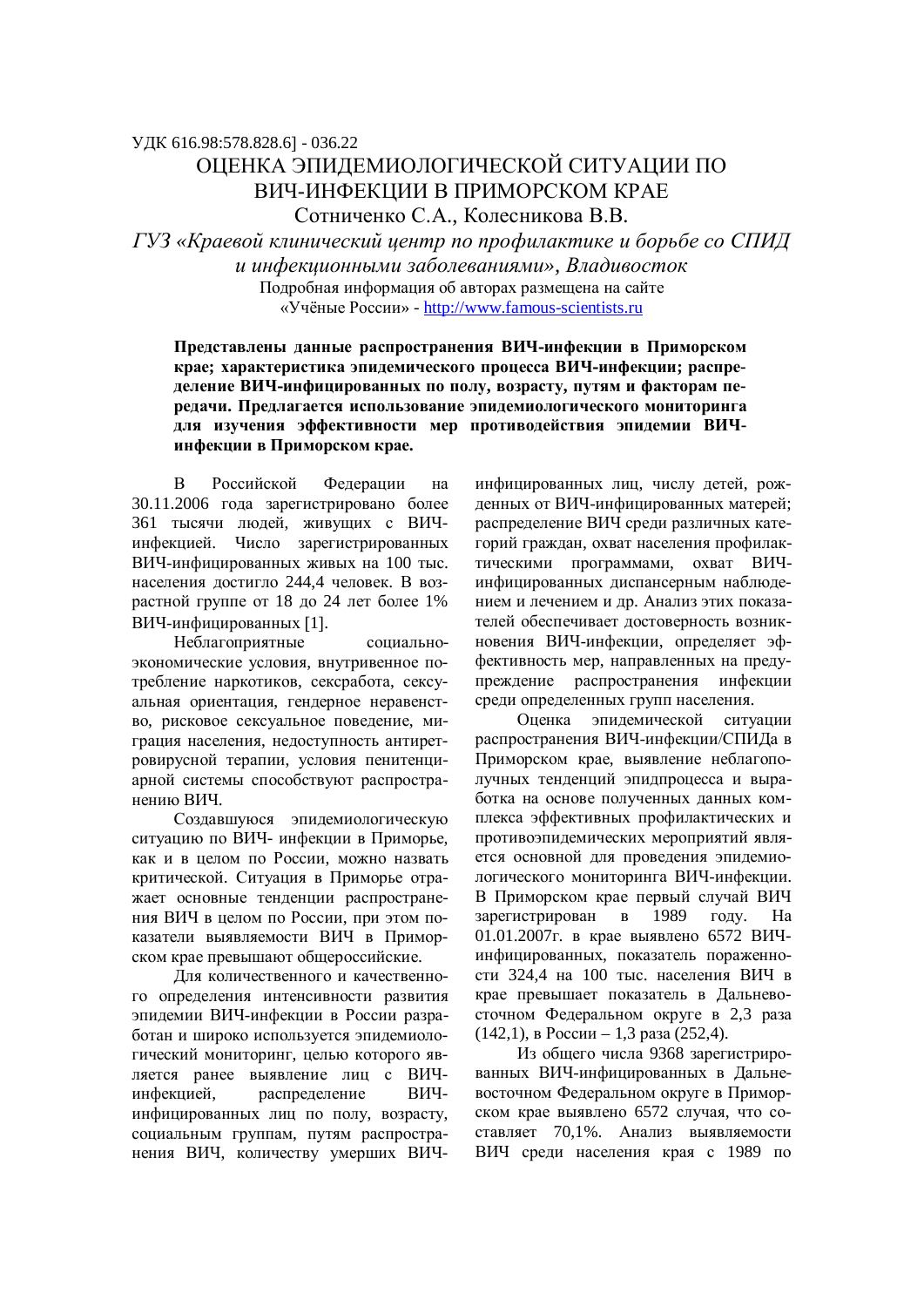2006гг. показал, что нарастание эпидемического процесса началось с 2000 года,  $\overline{\text{KOTJ3}}$   $\overline{\text{6b}}$   $\overline{\text{BIO}}$   $\overline{\text{BH4}}$  инфицированных лиц в 13 раз больше, чем в 1999 году и в 8 раз больше, чем за прелылушие  $10$  лет (табл. 1).

Таблица 1. Динамика выявляемости ВИЧ-инфицированных в Приморском крае за 1989- $2006r$ 

| Годы                              | 1989-<br>1999 | 1999 | 2000 | 2001 | 2002 | 2003 | 2004 | 2005 | 2006 | Всего |
|-----------------------------------|---------------|------|------|------|------|------|------|------|------|-------|
| Абс. число                        | 52            | 93   | 1149 | 590  | 1089 | 726  | 660  | 650  | 643  | 6572  |
| Пок.<br>на<br>100<br>тыс.<br>Hac. | 2,6           | 4,2  | 56,4 | 75,1 | 57,7 | 34,4 | 32,5 | 32,1 | 31,4 | 324,4 |

Пик выявляемости ВИЧ приходится на 2001 год, когда было зарегистрировано 1590 случаев ВИЧ-инфицированных (показатель на 100 тыс. населения 75,1 в 2001 году, 56,4 – в 2000 году). Снижение интенсивности эпидпроцесса началось с 2002 года и продолжается в течение последних 4 лет (от 57,7% в 2002г. до 31,4% в 2006г. на 100 тыс. нас.) В эпидпроцесс вовлечены все 34 территории края. Темп роста кумулятивного числа пораженных также снижается.

**Таблица 2. Динамика пораженности населения края (2003 – 2006гг.)** 

| Годы | Число выяв-<br>ленных<br>по годам | Пок-ль по-<br>раженных<br>(на 100 тыс.<br>$Hac.$ ) | Кум. число<br>ВИЧ-инф-ных<br>на 01.01.2007г. | Показатель пора-<br>женных на 100<br>тыс. нас.) | Темпы<br>роста<br>$(+-)$ |
|------|-----------------------------------|----------------------------------------------------|----------------------------------------------|-------------------------------------------------|--------------------------|
| 2003 | 726                               | 34,4                                               | 4619                                         | 219,9                                           |                          |
| 2004 | 660                               | 32,5                                               | 5279                                         | 260,8                                           | $+17,1%$                 |
| 2005 | 650                               | 32,1                                               | 5920                                         | 292,1                                           | $+15,05%$                |
| 2006 | 643                               | 31,4                                               | 6572                                         | 324,4                                           | $+10,2%$                 |

При распределении ВИЧинфицированных по территориям края отмечается неравномерное распределение среди городского и сельского населения: показатель пораженности на 100 тыс. населения среди городского населения составляет 352,0, сельского - 188,6, что объясняется интенсивностью миграционных процессов, плотностью населения и более ранним выявлением первых случаев инфицирования. Наибольшее количество ВИЧ-инфицированных выявлено в г. Находке – 1312 человек (показатель на 100 тыс. населения – 769), в Уссурийске – 1276 (показатель 729,3), в Артеме - 665 (показатель 633,6).

Ежеголное снижение числа впервые зарегистрированных случаев ВИЧинфекции может быть результатом активизации профилактических и противоэпидемических мероприятий. Кроме этого необходимо отметить снижение заболеваемости таких социально-значимых болезней, как наркомания, заболеваемость которой снизилась с 58,1 в 2002 г. до 21,0 в 2006 г., сифилис – с 144,2 до 92,3, гонорея  $- c 88.5$  в 2002 г. до 42,9 в 2006 г. (рис. 1).

Снижение количества ВИЧинфицированных, по-видимому, можно также объяснить снижением объема тестирования населения, групп риска. Так, обший показатель обследуемых на ВИЧ населения в 2006г. снизился по сравнению с 2001 г. на 28%, в основном за счет лиц, относящихся к группам риска. Количество обследуемых потребителей инъекционных наркотиков ежегодно уменьшается за этот же период в 2,3 раза, больных с заболеваниями передающимися половым путем (ЗППП) на 1,3%, лиц находящихся в местах лишения свободы в 2,5 раза. Это также подтверждается и результатами тестирования. Показатель выявляемости ВИЧ среди населения края в 2006г. снизился по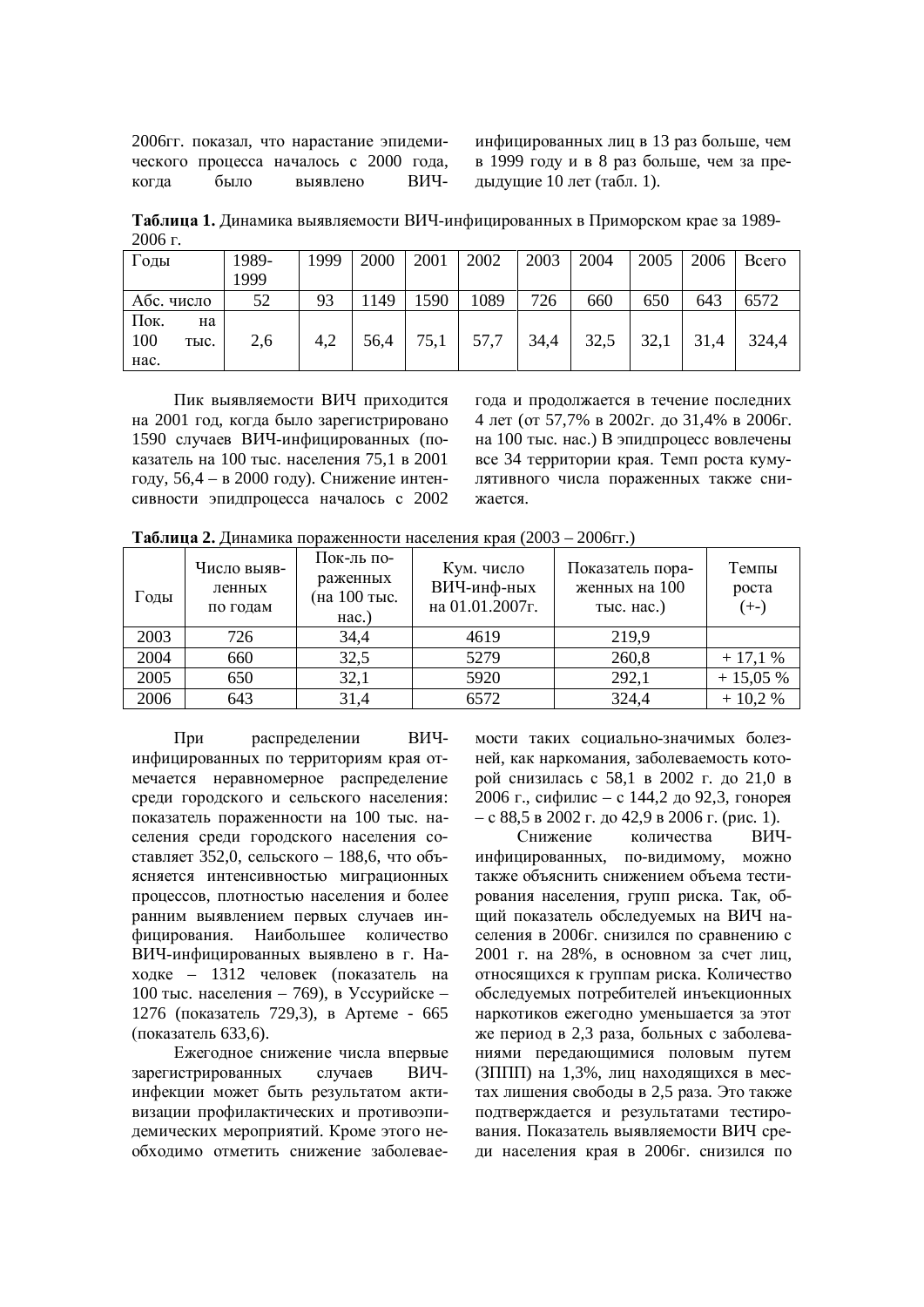сравнению с 2001г. в 2,5 раза. Показатель выявляемости ВИЧ среди потребителей инъекционных наркотиков снизился в 3 раза - с 4166,7% в 2001г. (пок. на 100тыс. нас.) до 1564,6% (пок. на 100тыс. нас.) в 2006г., среди больных  $3\Pi\Pi\Pi - c$  376,9% в 2001г. до 218,4% (в 1,4 раза), среди лиц пенитенциарных учреждений – с 1833,8 до  $853,3$  ( $B$  2,1 pasa) (рис. 2).

Динамика выявляемости ВИЧ-инфицированных, больных накроманией, сифилисом, гонореей в Приморском крае в 1989-2006 г.



Рис. 1. Динамика выявляемости ВИЧ-инфицированных, больных накроманией, сифилисом, гонореей в Приморском крае в 1989-2006 г.

Результаты обследования населения Приморского края на ВИЧ



1999-2006 гг.

Рис. 2. Результаты обследования населения Приморского края на ВИЧ 1999-2006 гг.

За 2001-2006 годы активизировался половой путь передачи (от 10,4 % в 2001 году до 26 % в 2006 году). Тем не менее, парентеральный путь передачи, посредством внутривенного употребления наркотиков, продолжает оставаться на значительном уровне - 76,2%. Среди общего количества ВИЧ-инфицированных в крае мужчи-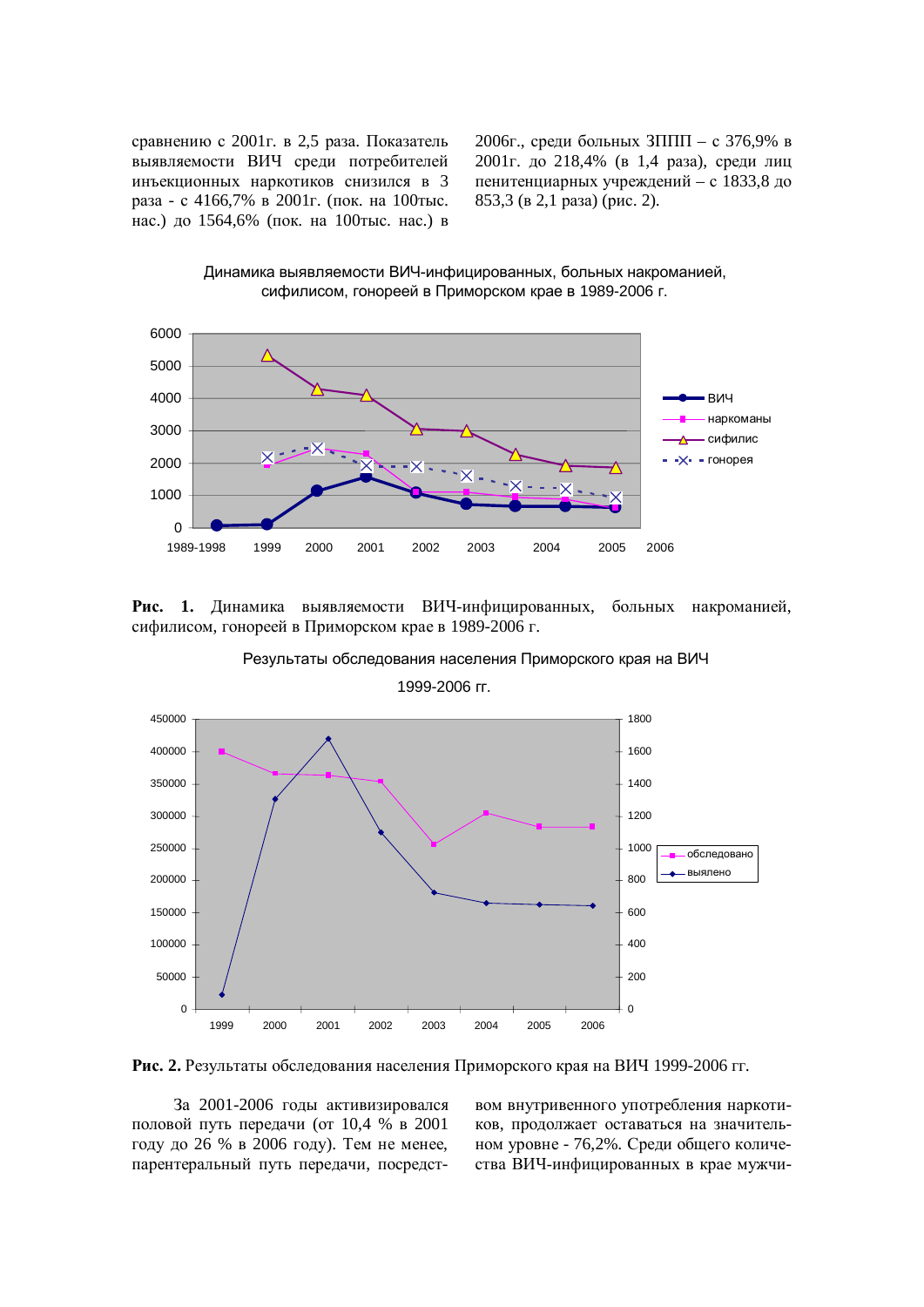ны составляют 68,4%, женщины 31,6% от общего количества ВИЧ-инфицированных зарегистрированных в крае. Удельный вес ВИЧ-инфицированных женщин увеличивается среди вновь выявленных с 27,7% в 2001 г. до 38,9% в 2006 г., неуклонно растет количество женщин фертильного возраста. Такое увеличение количества ВИЧинфицированных женщин отмечено по всем территориям края.

| Пол   | До   | . .<br>Дети | Bcero | 18-20 | $20 - 30$ | $30 - 40$ | $40-$ | $50-$ | Bce-                  | Всего       |
|-------|------|-------------|-------|-------|-----------|-----------|-------|-------|-----------------------|-------------|
| B03-  |      | 18<br>ДΟ    | детей |       |           |           | 50    | 70    | $\Gamma$ <sup>O</sup> | (уд. вес %) |
| раст  | года | лет         |       |       |           |           |       |       | взрос                 |             |
|       |      |             |       |       |           |           |       |       |                       |             |
| M     | 22   | 65          | 87    | 174   | 1857      | 1716      | 573   | 90    | 4410                  | 4497        |
|       |      |             |       |       |           |           |       |       |                       | (68, 4)     |
| Ж     | 27   | 53          | 80    | 111   | 1065      | 630       | 153   | 36    | 1995                  | 2075        |
|       |      |             |       |       |           |           |       |       |                       | (31,6)      |
| Всего | 49   | 118         | 167   | 285   | 2922      | 2346      | 726   | 126   | 6405                  | 6572 (100)  |
| Уд.   | 0,7  | 1,8         | 2,5   | 4,3   | 44,5      | 35,7      | 11,0  | 1,9   | 97,5                  |             |
| Bec % |      |             |       |       |           |           |       |       |                       |             |

**Таблица 3. Распрелеление ВИЧ-инфицированных по возрасту на 31.12.2006** 

Показательным для ВИЧ-инфекции является поражение наиболее трудоспособной группы населения в крае, на возраст 18-40 лет приходится 80,2% (табл. 3). Среди возрастной группы от 0 до 18 лет выявлено 118 ВИЧ-инфицированных, в том числе с диагнозом «Перинатальная ВИЧ-инфекция» - 49 детей, рожденных от ВИЧ положительных матерей. При распределении ВИЧ-инфицированных по социальным признакам следует отметить, что наиболее пораженной группой являются безработные, составляющие 69,1%, большинство из которых являются наркопотребителями. Регистрируется ВИЧинфекция и среди учащейся молодежи. Анализ социальной принадлежности ВИЧинфицированных, а также их половая, возрастная принадлежность и анализ путей распространения ВИЧ определяет целевую направленность планируемых профилактических мероприятий. Кроме того, для Приморского края, наиболее эпидемически значимыми группами рискового поведения являются потребители инъекционных наркотиков, их партнеры по совместному употреблению наркотиков, половые партнеры, заключенные из мест лишения свободы, молодежь, практикующая беспорялочные и незашишенные половые контакты.

В крае выявлено 53 медицинских работника (санитары, медсестры, лаборанты,

врачи). Основным путем их заражения явилось употребление наркотиков и половой контакт с ВИЧ-инфицированными. Профессиональных заражений не выявле-HO.

При обслуживании ВИЧинфицированных были травмированы и получили профилактическое лечение 42 медицинских работника. В системе профилактических противоэпидемических мероприятий при ВИЧ-инфекции важное место занимает контроль за донорской кровью. Количество доноров в крае в 2006 г. по сравнению с 2001 г. снизилось на 23,2%, а выявляемость ВИЧ среди этого контингента снизилась на 13,7%. Количество переливаний необследованной на ВИЧ донорской крови уменьшается. Если в 2000 году в ЛПУ края число переливаний необслелованной на ВИЧ лонорской крови 137 случаев, то в 2004 г. – всего 3 по  $\overline{X}$ изненным показаниям. Вся перелитая кровь обследована ретроспективно, а в последние 2 года необследованная кровь не переливалась.

Как уже отмечалось, в крае растет половой путь распространения ВИЧ, соответственно растет и количество беременных женщин, заразившихся ВИЧ половым путем.

В структуре ВИЧ-инфицированных женщин на возраст от 18 до 40 лет прихо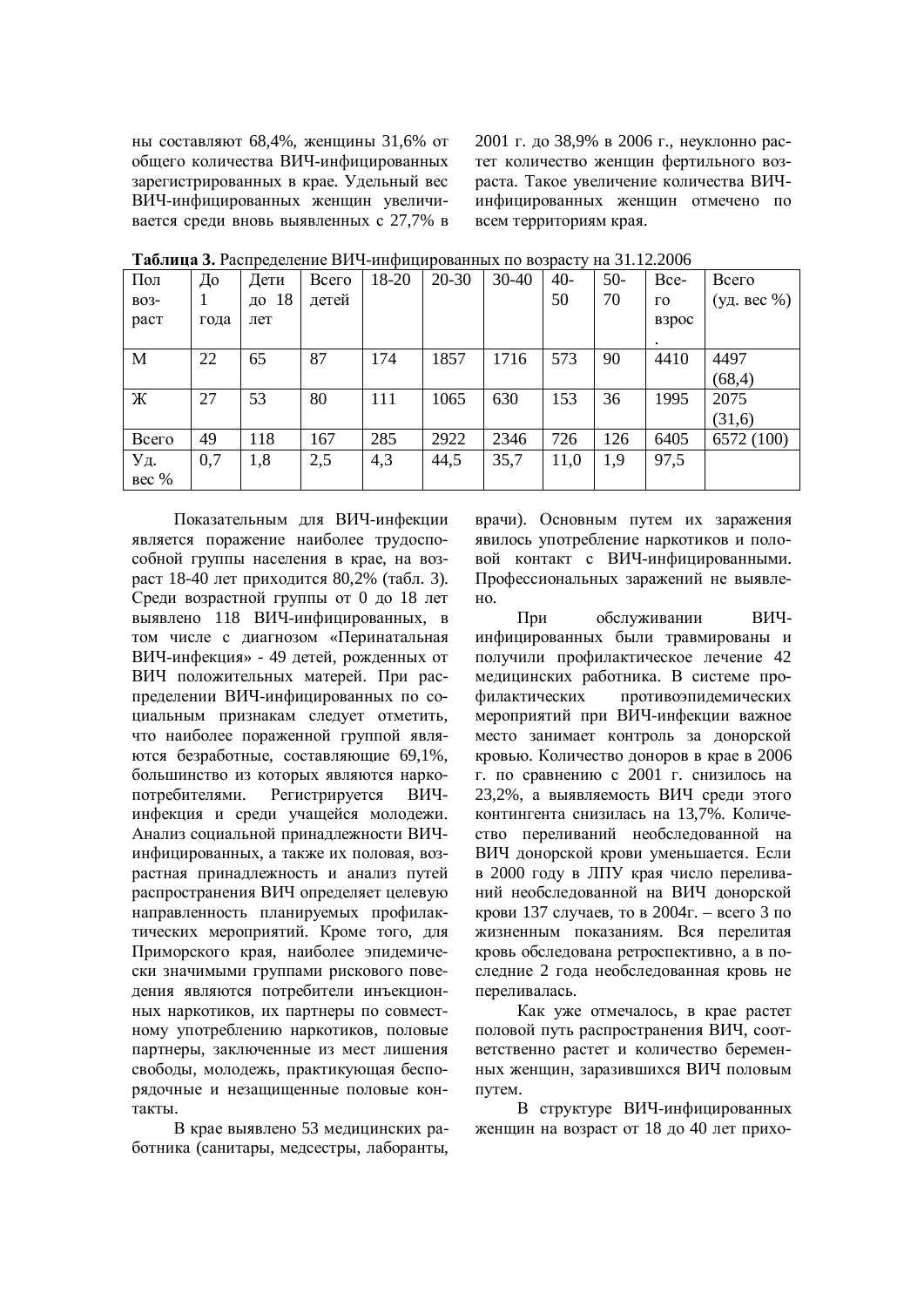дится 90,5% (1806 чел.) от общего количе- ства зарегистрированных женщин.

| Год | $Bbl$ -    | Из         | %   |                       | Беремен.<br>Исход беременности |   |      |       |      |           |      |                |    |         |
|-----|------------|------------|-----|-----------------------|--------------------------------|---|------|-------|------|-----------|------|----------------|----|---------|
|     | ЯB.<br>ВИЧ | них<br>жен |     | BCe-                  | %                              |   | $\%$ | $po-$ | $\%$ | K.C       | прер |                |    | $C/a$ . |
|     |            |            |     | $\Gamma$ <sup>O</sup> |                                |   |      | ДЫ    |      | $\bullet$ |      | $\leq$ 1       | >1 | вне     |
|     |            |            |     |                       |                                |   |      |       |      |           | бер. | $\overline{2}$ | C  | м.      |
| 200 | 660        | 259        | 39  | 112                   | 43,                            | 6 | 58,  | 75    | 66.  | 6         | 37   | 24             | 8  | 5       |
| 4   |            |            |     |                       | 2                              |   | 0    |       |      |           |      |                |    |         |
| 200 | 650        | 240        | 36, | 127                   | 52,                            | 5 | 44.  | 71    | 55,  | 13        | 50   | 34             | 10 | 6       |
| 5   |            |            | 9   |                       | 9                              | ⇁ | 9    |       | 9    |           |      |                |    |         |
| 200 | 643        | 250        | 38, | 159                   | 63,                            | 8 | 55,  | 64    | 40,  | 10        | 75   | 47             | 13 | 15      |
| 6   |            |            | 8   |                       | 6                              | 8 | 3    |       | ∍    |           |      |                |    |         |

**Таблица 4. Результаты выявляемости ВИЧ-инфицированных женщин и беременных** 

Из представленных данных в таблице 4 видно, что из выявленных в последние три года ВИЧ-инфицированных процент женщин ВИЧ + растет и в 2006г. он составил 38,8%.

Число ВИЧ-инфицированных беременных женщин также увеличилось за послелние три года. Если в 2004 г. процент беременных ВИЧ+ женщин составлял 43,2%, то в 2005г. – 52,9%, а в 2006г. – 63,6%. Процент первично выявленных беременных составил в последние годы  $44.9\% - 58.3\%$ .

Все чаще регистрируется беременность у женщин с ранее установленным диагнозом «ВИЧ-инфекция». Так в 2006 г. таких женщин было 71, из них у 12 человек – повторные роды.

Родило в 2006 г. 64 женщины, что составило 40,2% от общего количества ВИЧ+ беременных за этот год.

| Tuovimmu Of Authory of hydra Supuricinin ocpositomicining |      |        |       |  |  |  |  |  |  |  |
|-----------------------------------------------------------|------|--------|-------|--|--|--|--|--|--|--|
| Путь передачи                                             | 2004 | 2005   | 2006  |  |  |  |  |  |  |  |
| l Iapeнтеральный                                          | 52%  | 38,5%  | 9%    |  |  |  |  |  |  |  |
| Половой                                                   | 44%  | $.1\%$ | $1\%$ |  |  |  |  |  |  |  |
| Не установлен                                             | %    | .4%    | ----- |  |  |  |  |  |  |  |

**Таблина 5. Ланные о путях заражения беременных ВИЧ** 

В последние два года отмечается рост полового пути передачи у беременных ВИЧ+ (табл. 5).

Таким образом, эпидемиологический мониторинг эпидемического процесса ВИЧ-инфекции в Приморском крае показап что

- с 2002г. в крае наметилась тенденния к снижению активности выявления и ВИЧ-инфекции. Однако, снижение объема тестирования на ВИЧ и рост выявляемости ВИЧ среди групп риска способствует поддержанию интенсивности эпидпроцесса;

- увеличение доли ВИЧ-позитивных женщин, в том числе беременных привело к росту полового пути заражения;

- несмотря на продолжение распространения ВИЧ-инфекции среди населения в целом, темп ее роста снижается в последние 4 года.

Необходимо отметить, что внедрение современных форм эпидемиологического мониторинга предопределяет эффективность мер профилактики и предупреждения распространения ВИЧ-инфекции на территории края.

## СПИСОК ЛИТЕРАТУРЫ:

1. Онишенко Г.Г. Итоги работы по выполнению Приоритетного национального проекта в сфере здравоохранения по вопросам ВИЧ/СПИДа и гепатитов В и С в 2006 году и основные задачи по реализации государственной политики по противодействию распространению ВИЧинфекции в 2007 году.//Круглый стол.- $2006.-N<sub>9</sub>5.-c.$  11-23.